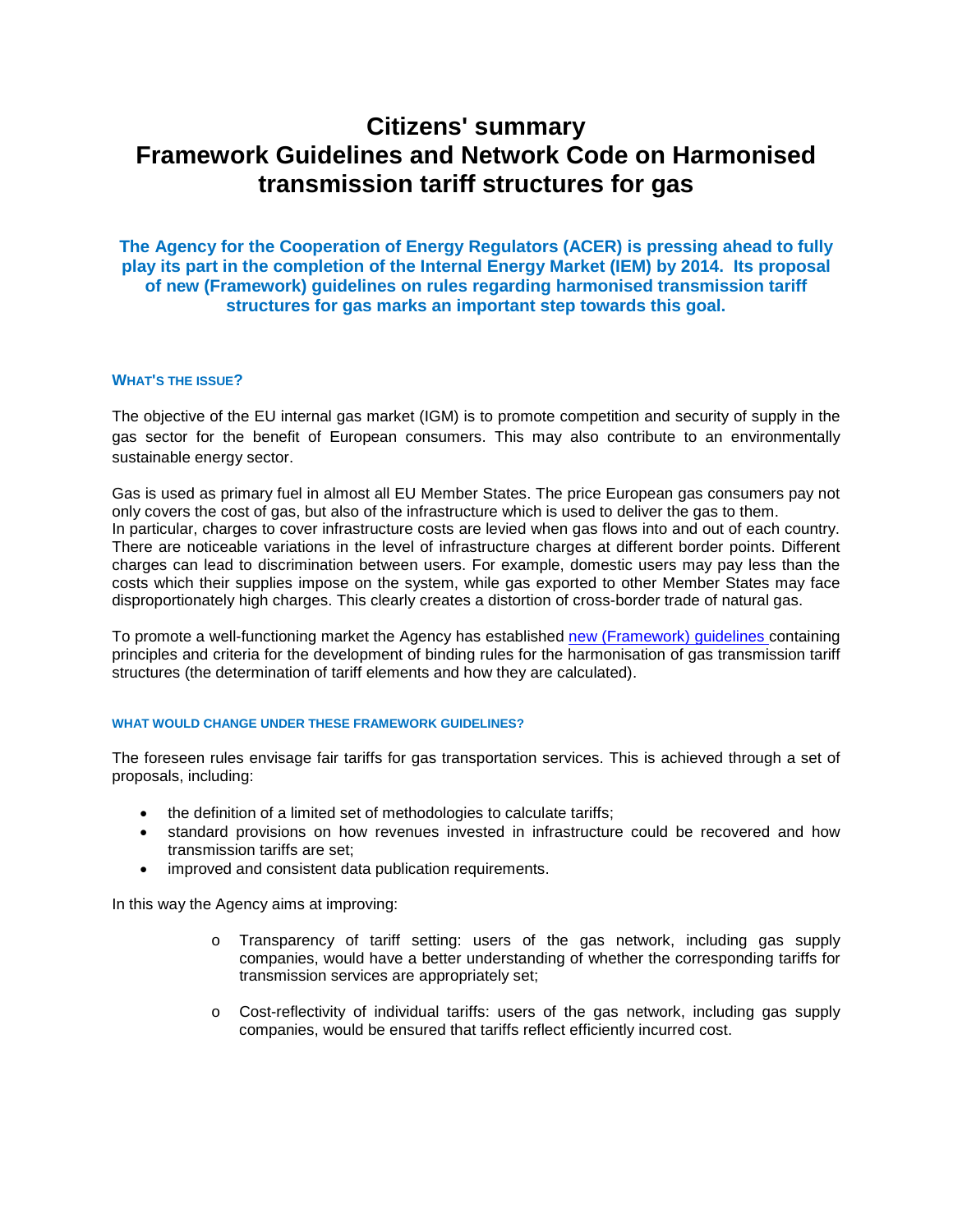## **WHY SHOULD THIS MATTER TO ME AS A CUSTOMER WHO IS PURCHASING GAS FOR DOMESTC PURPOSES?**

- Consumer interests are at the heart of the proposed tariff provisions. These provisions will ultimately lead to a fairer gas network charging system, so that consumers will not pay more than the cost that their supplies impose on the system.
- Greater transparency in the setting of network charges will promote competition in the gas sector, encouraging new suppliers to enter the market, offering more choice to gas consumers.

#### **WHO ELSE WILL BENEFIT, AND HOW?**

#### **Gas shippers, network users**

The new rules are expected to give more certainty to shippers on the future evolution of tariffs. Less risk for shippers should allow them to offer better prices for gas.

#### **Industrial gas consumers**

• More transparent tariffs and greater competition in the gas market will also benefit large gas consumers. A lower gas bill improves the competitiveness of European industry.

## **WHAT DOES THE PROCESS OF ESTABLISHING FRAMEWORK GUIDELINES AND NETWORK CODES LOOK LIKE?**

- On the basis of the annual priority list identified by the European Commission, the Agency develops (non-binding) framework guidelines. In the process the Agency widely consults stakeholders, such as traders, shippers and pipeline companies through public consultations and workshops. Once adopted, the framework guidelines are submitted to the European Commission.
- The European Commission then invites ENTSOG (the European Network of Transmission System Operators for Gas, which is the network of entities entrusted with transporting natural gas on a national or regional level, using pipelines) to develop network codes according to the principles, criteria and objectives defined in the corresponding framework guidelines. In developing the network codes, ENTSOG again consults stakeholders through public consultations and workshops. Once ready, the network codes are submitted to the Agency.
- The Agency then evaluates the network codes and assesses their compliance with the framework guidelines. During the evaluation phase, the Agency often invites stakeholders to present their views, either through workshops or on a bilateral basis. The results of the Agency's evaluation are presented in reasoned opinions addressed to ENTSOG. On the basis of the Agency's reasoned opinions, ENTSOG may amend the network codes;
- When the Agency is satisfied that the network codes comply with the principles and criteria defined in the corresponding framework guidelines, it submits them for adoption to the European Commission.
- The adoption of the network codes by the European Commission is carried out through the comitology process (a process by which the EU act is adopted, following a procedure involving a committee where each Member State is represented and which is chaired by the European Commission). When the Network Code is approved by the Committee, the European Parliament and the EU Council have a period of three months to accept or reject it. If it is rejected, the